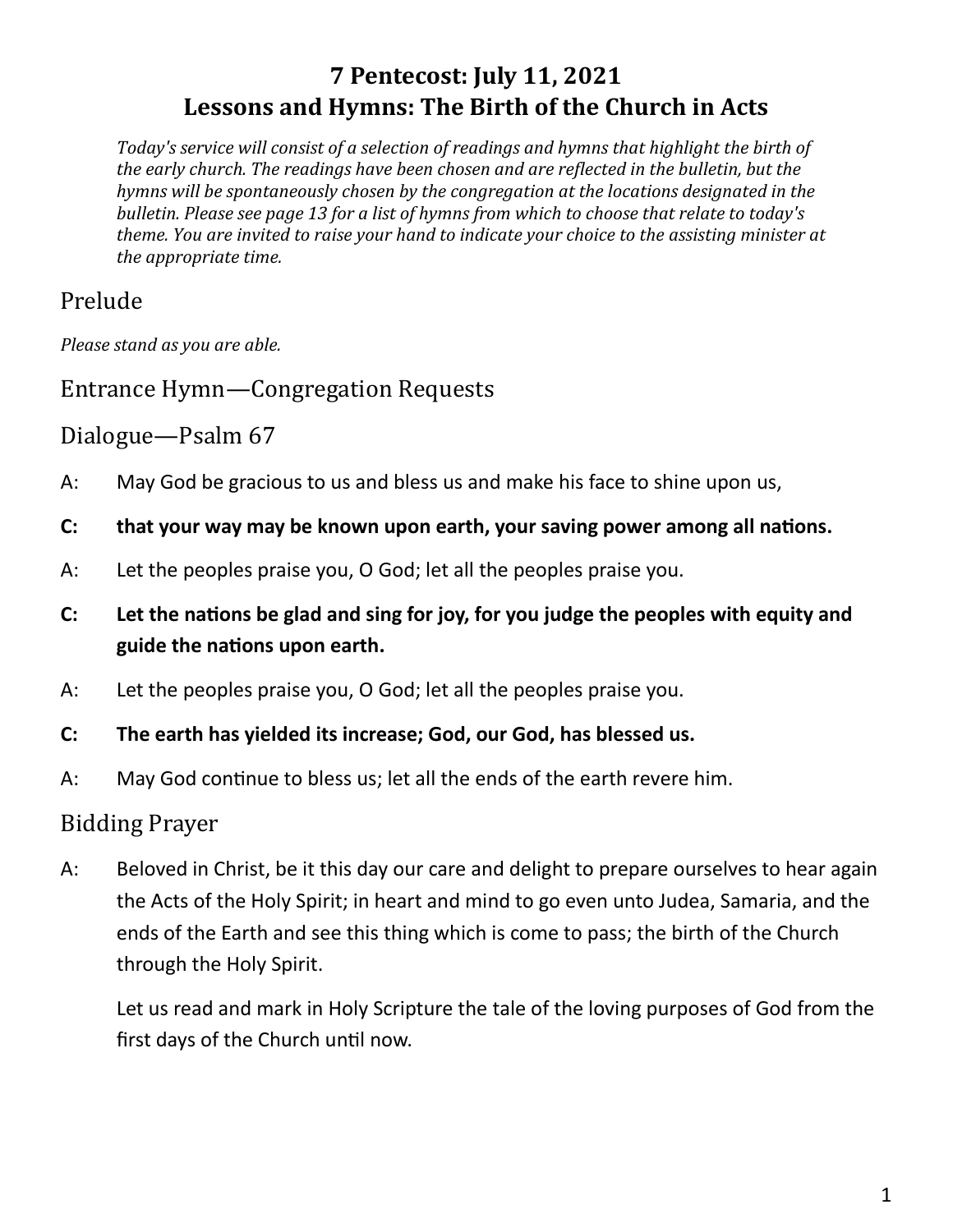## Opening Prayer

A: The Lord be with you.

#### **C: And also with you.**

A: Let us pray. Gracious God, through the ages you have sent your promise to your people in many ways, through many voices. But in these last days, your Son has come to bring it among us in person and you have poured your Spirit into our hearts so that we may call you Father. By that same Spirit, prepare our hearts to be the Body of Christ for each other and for the world, which you so love, in the name of Jesus Christ our Lord.

#### **C: Amen.**

*Please be seated.*

# **The Word**

# The First Word

**The Ascension of Christ** Acts 1:1-12

Luke writes:  $^1$  In the first book, Theophilus, I wrote about all that Jesus did and taught from the beginning <sup>2</sup> until the day when he was taken up to heaven, after giving instructions through the Holy Spirit to the apostles whom he had chosen. <sup>3</sup> After his suffering he presented himself alive to them by many convincing proofs, appearing to them during forty days and speaking about the kingdom of God.  $4$  While staying with them, he ordered them not to leave Jerusalem, but to wait there for the promise of the Father. "This," he said, "is what you have heard from me; <sup>5</sup> for John baptized with water, but you will be baptized with the Holy Spirit not many days from now."

 $6$  So when they had come together, they asked him, "Lord, is this the time when you will restore the kingdom to Israel?"<sup>7</sup> He replied, "It is not for you to know the times or periods that the Father has set by his own authority. <sup>8</sup> But you will receive power when the Holy Spirit has come upon you; and you will be my witnesses in Jerusalem, in all Judea and Samaria, and to the ends of the earth."  $9$  When he had said this, as they were watching, he was lifted up, and a cloud took him out of their sight.  $^{10}$  While he was going and they were gazing up toward heaven, suddenly two men in white robes stood by them.  $^{11}$  They said, "Men of Galilee, why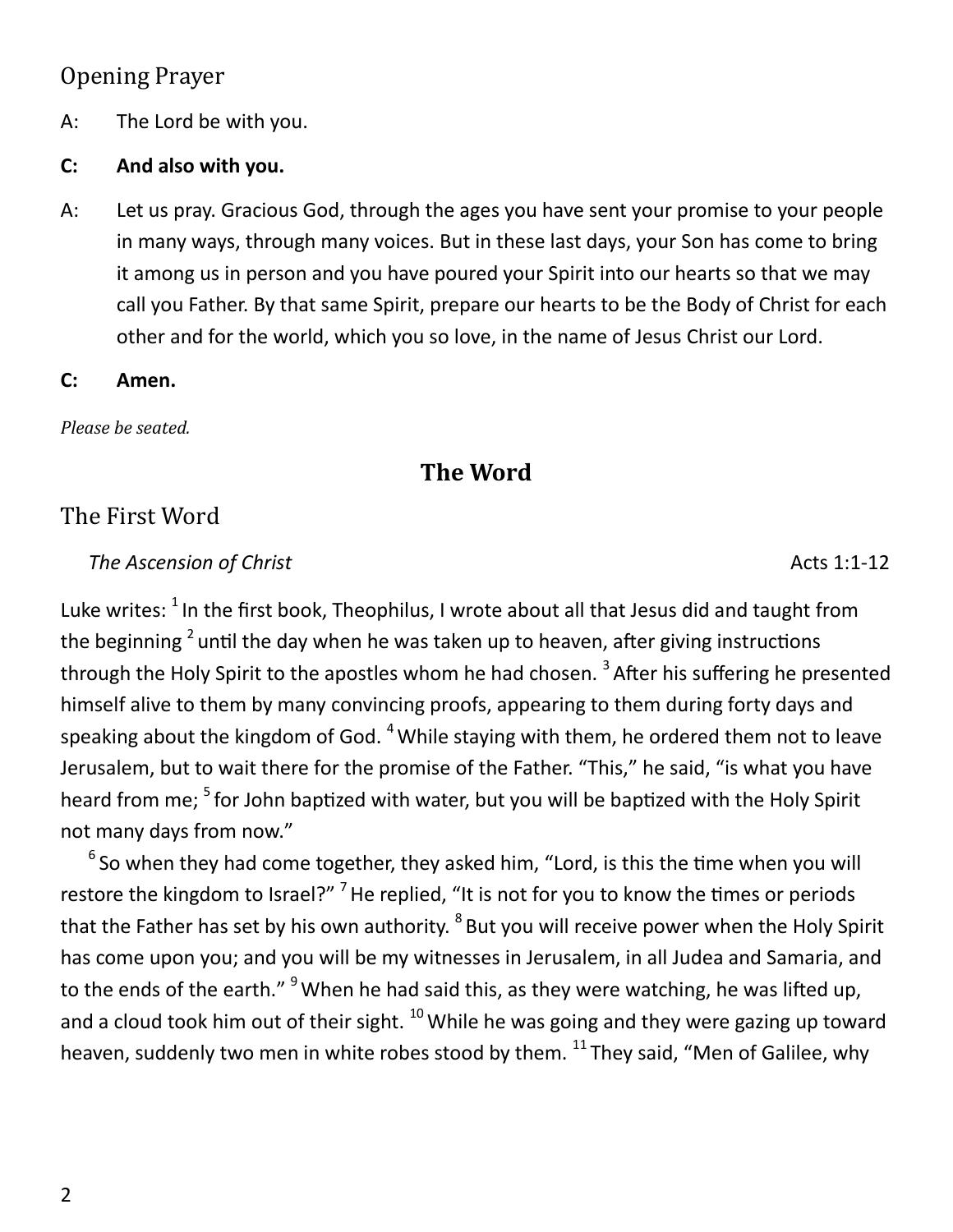do you stand looking up toward heaven? This Jesus, who has been taken up from you into heaven, will come in the same way as you saw him go into heaven."

The word of the Lord.

#### **C: Thanks be to God.**

## Hymn—Congregation Requests

#### The Second Word

#### *The Gift of the Holy Spirit* Acts 2:1-13

<sup>1</sup> When the day of Pentecost had come, the apostles were all together in one place. <sup>2</sup> And suddenly from heaven there came a sound like the rush of a violent wind, and it filled the entire house where they were sitting. <sup>3</sup> Divided tongues, as of fire, appeared among them, and a tongue rested on each of them. <sup>4</sup> All of them were filled with the Holy Spirit and began to speak in other languages, as the Spirit gave them ability.

 $5$  Now there were devout Jews from every nation under heaven living in Jerusalem.  $6$  And at this sound the crowd gathered and was bewildered, because each one heard them speaking in the native language of each. <sup>7</sup> Amazed and astonished, they asked, "Are not all these who are speaking Galileans? <sup>8</sup> And how is it that we hear, each of us, in our own native language? <sup>9</sup> Parthians, Medes, Elamites, and residents of Mesopotamia, Judea and Cappadocia, Pontus and Asia,  $^{10}$  Phrygia and Pamphylia, Egypt and the parts of Libya belonging to Cyrene, and visitors from Rome, both Jews and proselytes,  $^{11}$  Cretans and Arabs—in our own languages we hear them speaking about God's deeds of power."  $^{12}$  All were amazed and perplexed, saying to one another, "What does this mean?" <sup>13</sup> But others sneered and said, "They are filled with new wine."

The word of the Lord.

#### **C: Thanks be to God.**

Hymn—Congregation Requests

The Third Word

#### Peter Preaches Acts 2:14-24

 $14$  Peter, standing with the eleven, raised his voice and addressed the crowd, "Men of Judea and all who live in Jerusalem, let this be known to you, and listen to what I say.  $^{15}$  Indeed,

3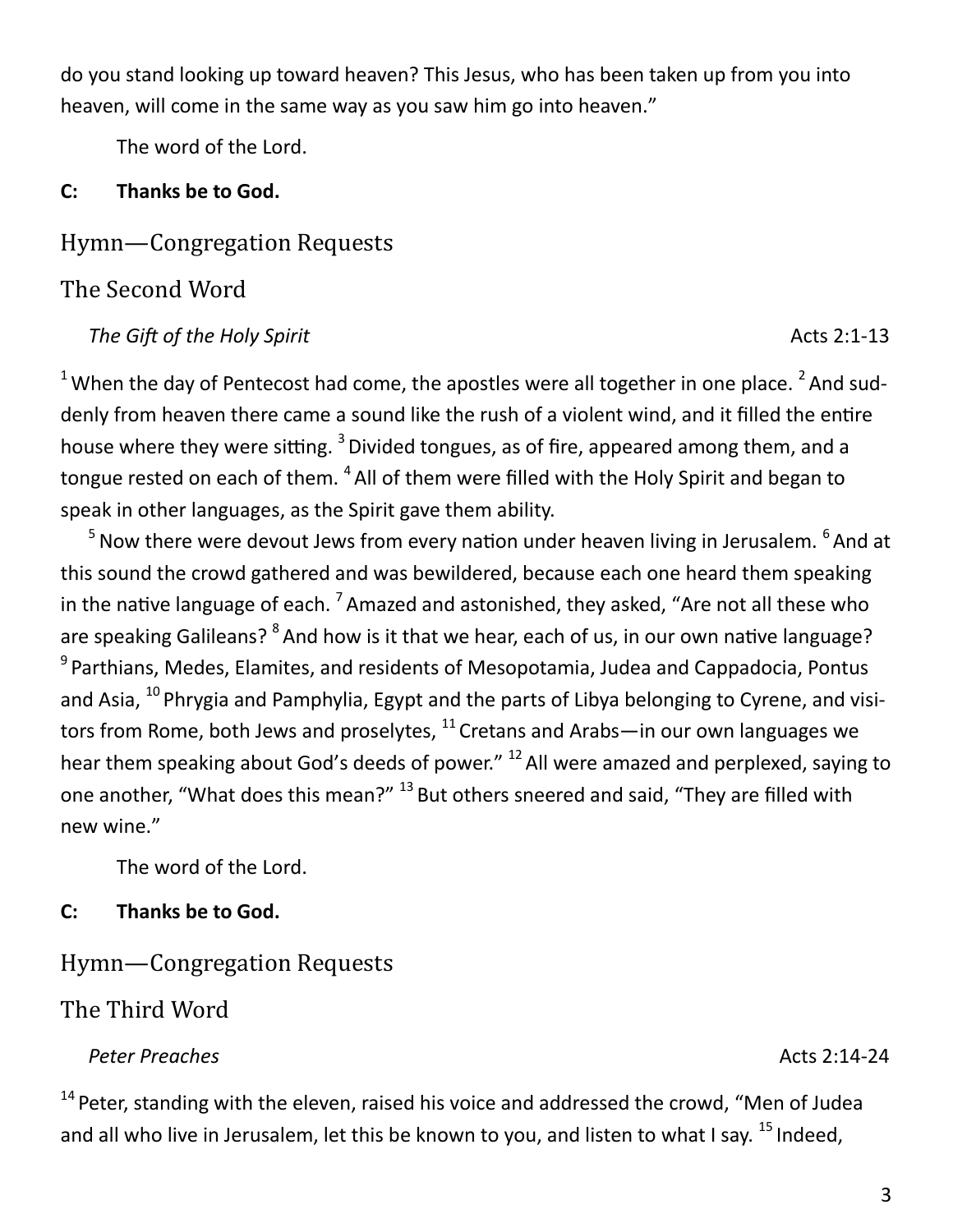these are not drunk, as you suppose, for it is only nine o'clock in the morning.  $^{16}$  No, this is what was spoken through the prophet Joel:

 $17$  'In the last days it will be, God declares.

that I will pour out my Spirit upon all flesh,

and your sons and your daughters shall prophesy,

and your young men shall see visions,

and your old men shall dream dreams.

 $18$  Even upon my slaves, both men and women,

in those days I will pour out my Spirit; and they shall prophesy.

 $19$  And I will show portents in the heaven above

and signs on the earth below, blood, and fire, and smoky mist.

 $20$  The sun shall be turned to darkness

and the moon to blood, before the coming of the Lord's great and glorious day.

 $21$  Then everyone who calls on the name of the Lord shall be saved.'

<sup>22</sup> You that are Israelites, listen to what I have to say: Jesus of Nazareth, a man attested to you by God with deeds of power, wonders, and signs that God did through him among you, as you yourselves know  $-^{23}$  this man, handed over to you according to the definite plan and foreknowledge of God, you crucified and killed by the hands of those outside the law. <sup>24</sup> But God raised him up, having freed him from death, because it was impossible for him to be held in its power."

The word of the Lord.

## **C: Thanks be to God.**

# Hymn—Congregation Requests

# The Fourth Word

## **The First Converts** Acts 2:37-47

 $37$  Now when the crowd heard this, they were cut to the heart and said to Peter and to the other apostles, "Brothers, what should we do?" <sup>38</sup> Peter said to them, "Repent, and be baptized every one of you in the name of Jesus Christ so that your sins may be forgiven; and you will receive the gift of the Holy Spirit. <sup>39</sup> For the promise is for you, for your children, and for all who are far away, everyone whom the Lord our God calls to him." <sup>40</sup> And he testified with many other arguments and exhorted them, saying, "Save yourselves from this corrupt generation." <sup>41</sup> So those who welcomed his message were baptized, and that day about three thou-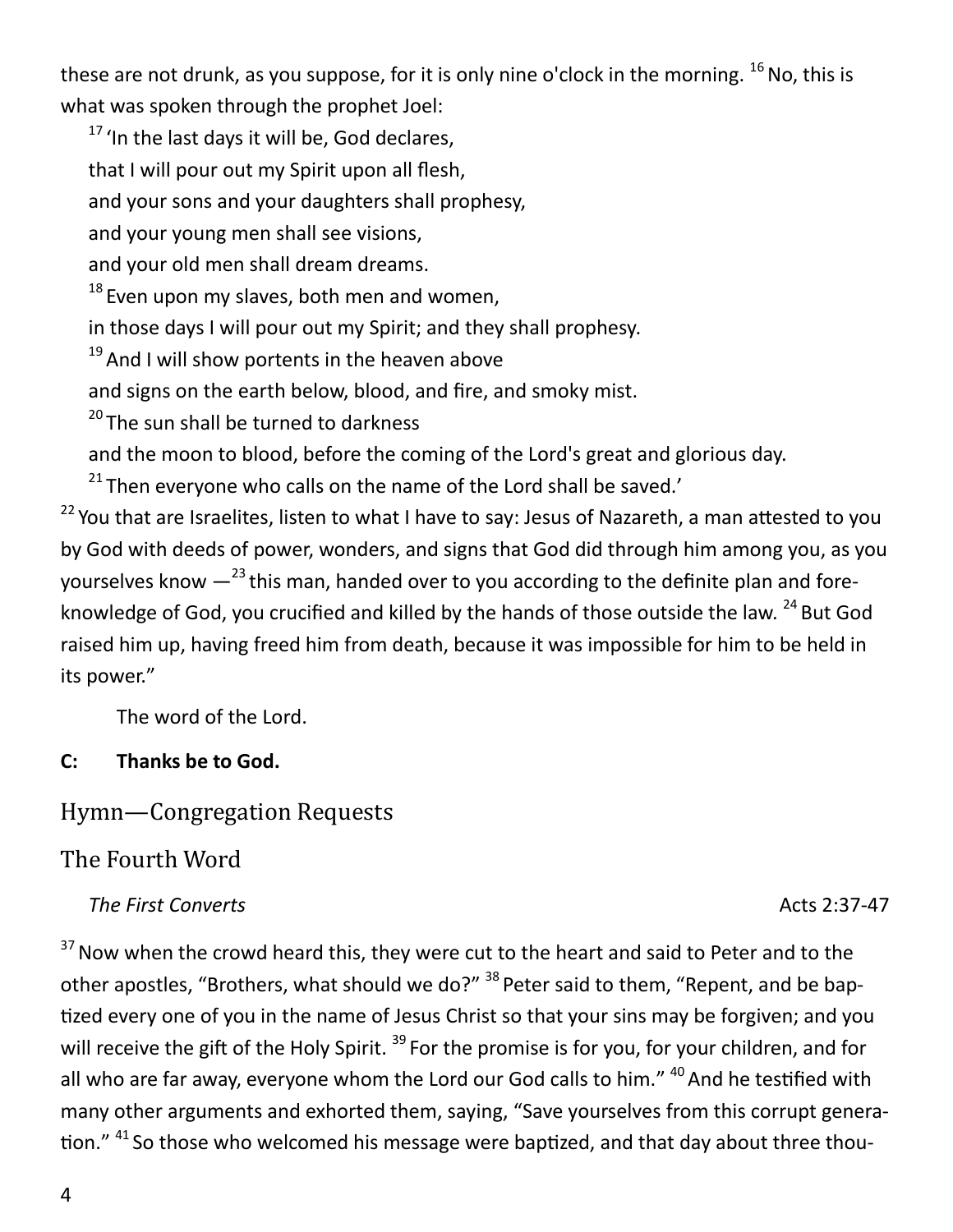sand persons were added. <sup>42</sup> They devoted themselves to the apostles' teaching and fellowship, to the breaking of bread and the prayers.

 $43$  Awe came upon evervone, because many wonders and signs were being done by the apostles.  $44$  All who believed were together and had all things in common;  $45$  they would sell their possessions and goods and distribute the proceeds to all, as any had need.  $46$  Day by day, as they spent much time together in the temple, they broke bread at home and ate their food with glad and generous hearts, <sup>47</sup> praising God and having the goodwill of all the people. And day by day the Lord added to their number those who were being saved.

The word of the Lord.

#### **C: Thanks be to God.**

#### Hymn—Congregation Requests

#### The Fifth Word

*The Believers Pray Boldly and Share Generously* **Acts 4:24-54** Acts 4:24-54

<sup>24</sup> The believers raised their voices together to God and said, "Sovereign Lord, who made the heaven and the earth, the sea, and everything in them,  $^{25}$  it is you who said by the Holy Spirit through our ancestor David, your servant:

'Why did the Gentiles rage,

and the peoples imagine vain things?

 $26$  The kings of the earth took their stand,

and the rulers have gathered together against the Lord and against his Messiah.'

 $27$  For in this city, in fact, both Herod and Pontius Pilate, with the Gentiles and the peoples of Israel, gathered together against your holy servant Jesus, whom you anointed,  $^{28}$  to do whatever your hand and your plan had predestined to take place.  $^{29}$  And now, Lord, look at their threats, and grant to your servants to speak your word with all boldness, <sup>30</sup> while you stretch out your hand to heal, and signs and wonders are performed through the name of your holy servant Jesus." <sup>31</sup> When they had prayed, the place in which they were gathered together was shaken; and they were all filled with the Holy Spirit and spoke the word of God with boldness.

<sup>32</sup> Now the whole group of those who believed were of one heart and soul, and no one claimed private ownership of any possessions, but everything they owned was held in common. <sup>33</sup> With great power the apostles gave their testimony to the resurrection of the Lord Jesus, and great grace was upon them all. <sup>34</sup> There was not a needy person among them, for as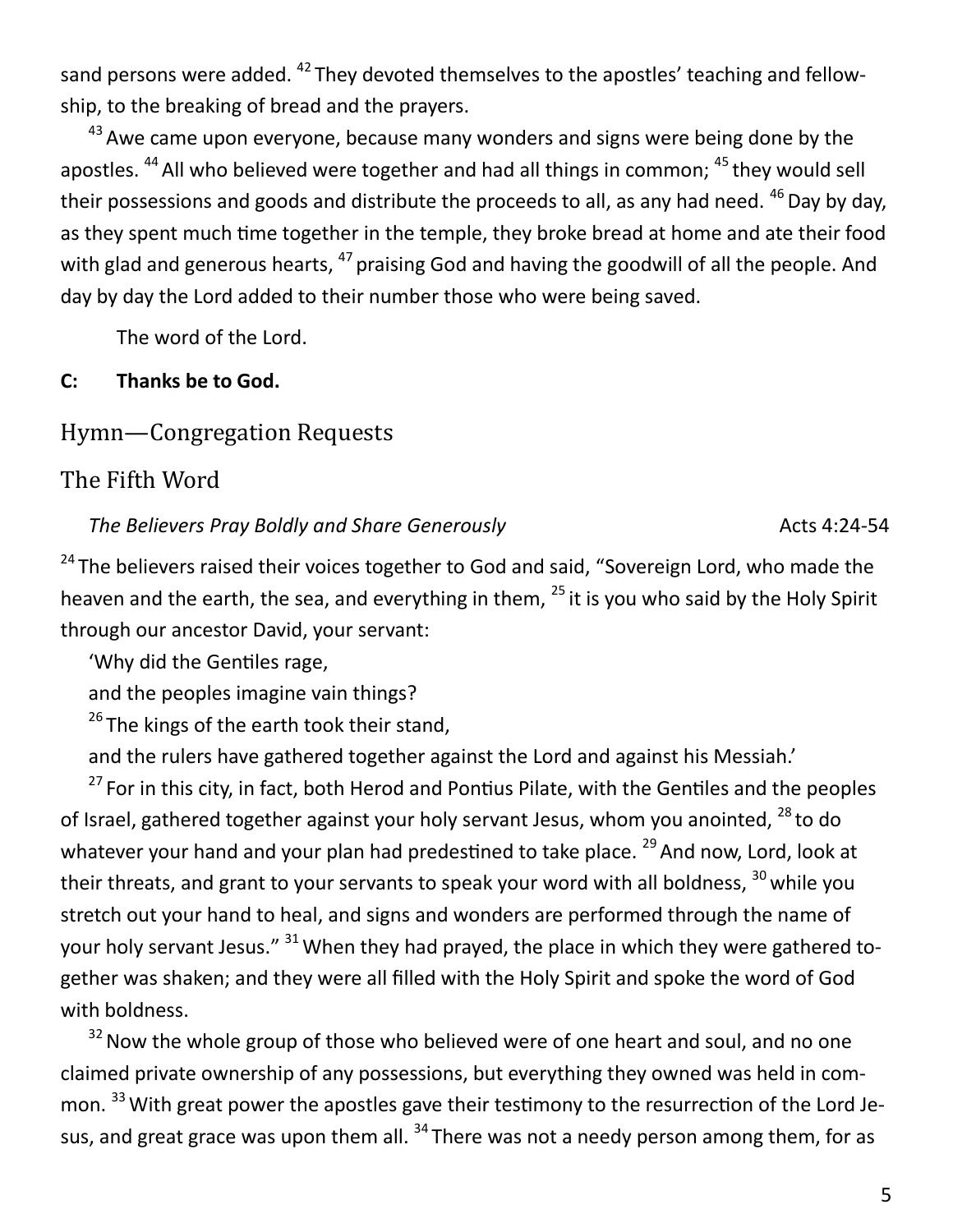many as owned lands or houses sold them and brought the proceeds of what was sold.  $35$  They laid it at the apostles' feet, and it was distributed to each as any had need.

The word of the Lord.

#### **C: Thanks be to God.**

#### Hymn—Congregation Requests

#### The Sixth Word

#### *The Apostles Heal Many Acts* 5:12-16

 $12$  Now many signs and wonders were done among the people through the apostles. And they were all together in Solomon's Portico.  $^{13}$  None of the rest dared to join them, but the people held them in high esteem. <sup>14</sup> Yet more than ever believers were added to the Lord, great numbers of both men and women,  $^{15}$  so that they even carried out the sick into the streets, and laid them on cots and mats, in order that Peter's shadow might fall on some of them as he came by.  $^{16}$  A great number of people would also gather from the towns around Jerusalem, bringing the sick and those tormented by unclean spirits, and they were all cured.

The word of the Lord.

**C: Thanks be to God.**

## Hymn—Congregation Requests

#### The Seventh Word

#### *The Apostles are Persecuted* Acts 5:17-42

 $17$  Then the high priest took action; he and all who were with him (that is, the sect of the Sadducees), being filled with jealousy,  $^{18}$  arrested the apostles and put them in the public prison.  $19$  But during the night an angel of the Lord opened the prison doors, brought them out, and said,  $^{20}$  Go, stand in the temple and tell the people the whole message about this life.  $^{21}$  When they heard this, they entered the temple at daybreak and went on with their teaching.

When the high priest and those with him arrived, they called together the council and the whole body of the elders of Israel, and sent to the prison to have them brought.  $^{22}$  But when the temple police went there, they did not find them in the prison; so they returned and reported,  $^{23}$  We found the prison securely locked and the guards standing at the doors, but when we opened them, we found no one inside.  $24$  Now when the captain of the temple and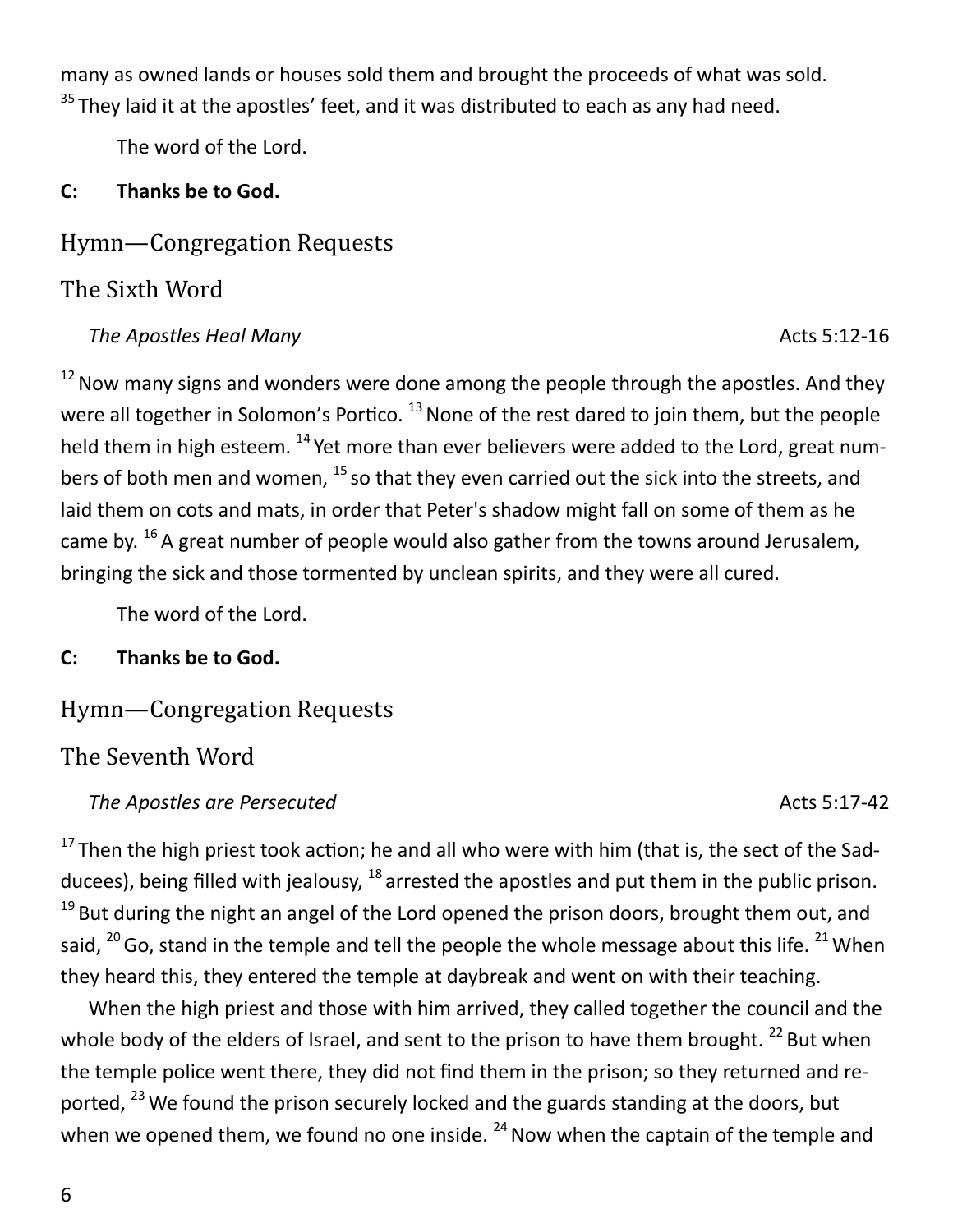the chief priests heard these words, they were perplexed about them, wondering what might be going on. <sup>25</sup> Then someone arrived and announced, "Look, the men whom you put in prison are standing in the temple and teaching the people!"  $^{26}$  Then the captain went with the temple police and brought them, but without violence, for they were afraid of being stoned by the people.

<sup>27</sup> When they had brought them, they had them stand before the council. The high priest questioned them, <sup>28</sup> saying, "We gave you strict orders not to teach in this name, yet here you have filled Jerusalem with your teaching and you are determined to bring this man's blood on us." <sup>29</sup> But Peter and the apostles answered, "We must obey God rather than any human authority. <sup>30</sup> The God of our ancestors raised up Jesus, whom you had killed by hanging him on a tree. <sup>31</sup> God exalted him at his right hand as Leader and Savior that he might give repentance to Israel and forgiveness of sins.  $32$  And we are witnesses to these things, and so is the Holy Spirit whom God has given to those who obey him."

 $33$  When they heard this, they were enraged and wanted to kill them.  $34$  But a Pharisee in the council named Gamaliel, a teacher of the law, respected by all the people, stood up and ordered the men to be put outside for a short time. <sup>35</sup> Then he said to them, "Fellow Israelites, consider carefully what you propose to do to these men.<sup>36</sup> For some time ago Theudas rose up, claiming to be somebody, and a number of men, about four hundred, joined him; but he was killed, and all who followed him were dispersed and disappeared. <sup>37</sup> After him Judas the Galilean rose up at the time of the census and got people to follow him; he also perished, and all who followed him were scattered.  $38$  So in the present case, I tell you, keep away from these men and let them alone; because if this plan or this undertaking is of human origin, it will fail;  $^{39}$  but if it is of God, you will not be able to overthrow them  $-$  in that case you may even be found fighting against God!"

They were convinced by him,  $40$  and when they had called in the apostles, they had them flogged. Then they ordered them not to speak in the name of Jesus, and let them go.  $41\text{ As}$ they left the council, they rejoiced that they were considered worthy to suffer dishonor for the sake of the name.  $42$  And every day in the temple and at home they did not cease to teach and proclaim Jesus as the Messiah.

The word of the Lord.

#### **C: Thanks be to God.**

#### Hymn—Congregation Requests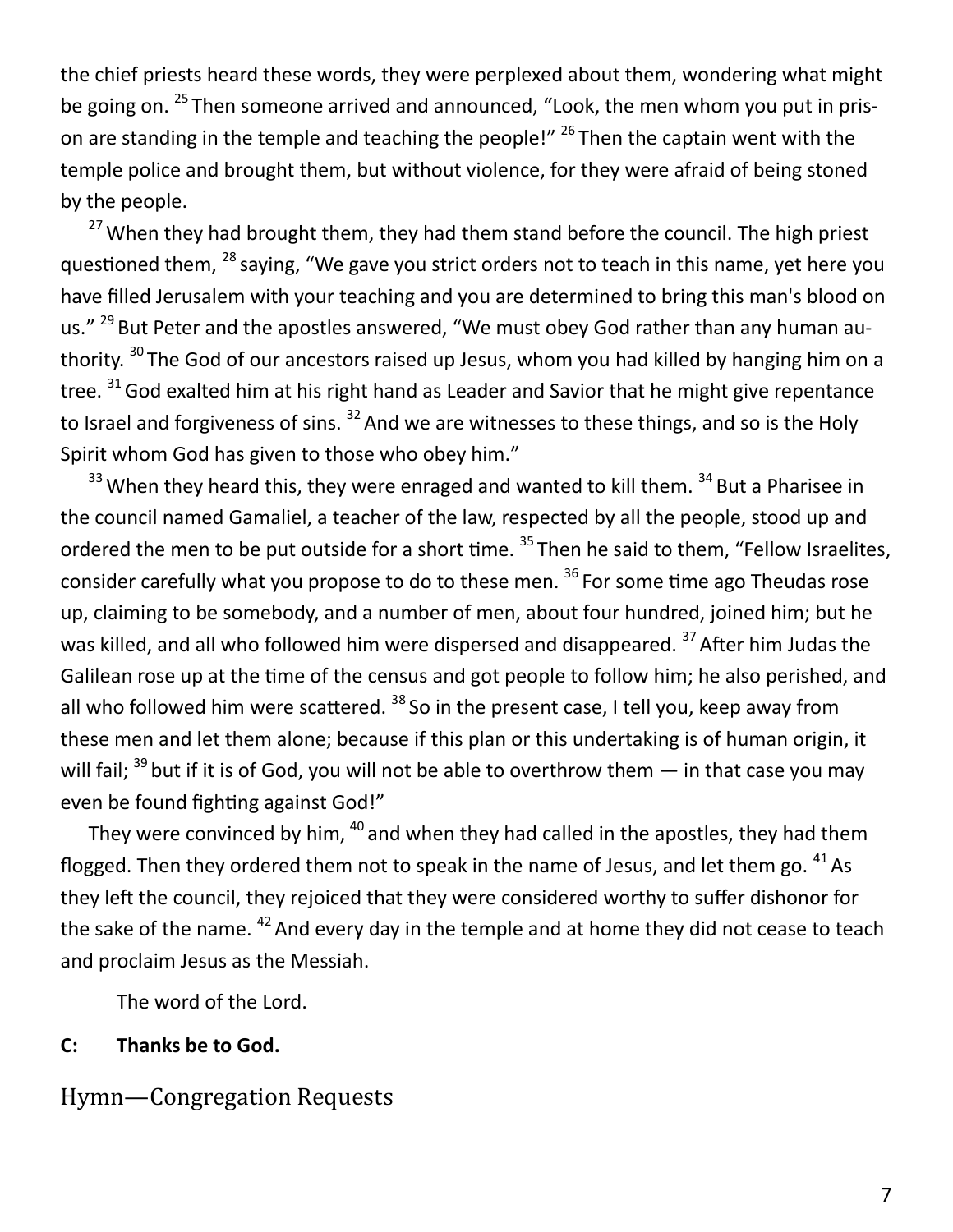## The Final Word

#### **Seven Chosen to Assist the Apostles** Acts 6:1-7

 $1$  Now during those days, when the disciples were increasing in number, the Hellenists complained against the Hebrews because their widows were being neglected in the daily distribution of food. <sup>2</sup> And the twelve called together the whole community of the disciples and said, "It is not right that we should neglect the word of God in order to wait on tables.  $3$  Therefore, friends, select from among yourselves seven men of good standing, full of the Spirit and of wisdom, whom we may appoint to this task,  $<sup>4</sup>$  while we, for our part, will devote ourselves to</sup> prayer and to serving the word." <sup>5</sup> What they said pleased the whole community, and they chose Stephen, a man full of faith and the Holy Spirit, together with Philip, Prochorus, Nicanor, Timon, Parmenas, and Nicolaus, a proselyte of Antioch. <sup>6</sup> They had these men stand before the apostles, who prayed and laid their hands on them.

 $7$ The word of God continued to spread; the number of the disciples increased greatly in Jerusalem, and a great many of the priests became obedient to the faith.

The word of the Lord.

#### **C: Thanks be to God.**

*Please stand as you are able.*

# **Thanksgiving for the Word**

A: Let us pray. O God of justice and love, we give thanks to you that you illumine our way through life with the words of your Son. Give us the light we need, awaken us to the needs of others, and at the end bring all the world to your feast; through Jesus Christ, our Savior and Lord, to whom, with you and the Holy Spirit, be honor and glory forever.

#### **C: Amen.**

# Hymn #293 (maroon hymnal): "Thank You, Lord"

- 1 Thank you, Lord, thank you, Lord, thank you, Lord, I just want to thank you, Lord.
- 2 Been so good, been so good, been so good, I just want to thank you, Lord.
- 3 Love you, Lord, love you, Lord, love you, Lord, I just want to thank you, Lord.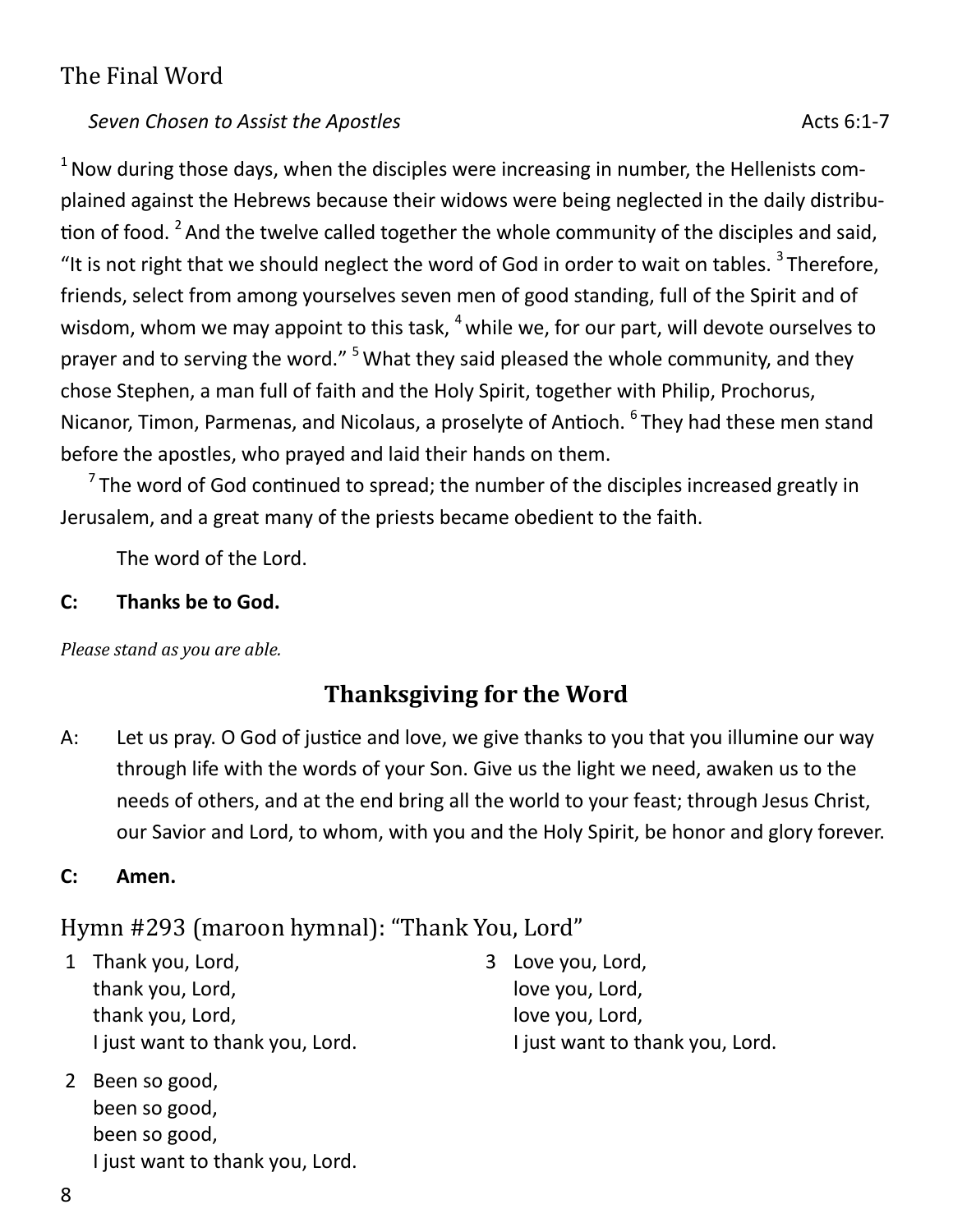## Prayers of Intercession

A: Let us pray for the whole people of God in Christ Jesus, and for all people according to their needs.

#### *After each petition:*

A: Lord, in your mercy,

**C: Hear our prayer.**

#### *After the last petition:*

A: Into your hands, O Lord, we commend all for whom we pray, trusting in your mercy; through Jesus Christ our Lord.

**C: Amen.**

The Lord's Prayer

**Our Father, who art in heaven, hallowed be thy name, thy kingdom come, thy will be done, on earth as it is in heaven. Give us this day our daily bread; and forgive us our trespasses, as we forgive those who trespass against us; and lead us not into temptation, but deliver us from evil. For thine is the kingdom, and the power, and the glory, forever and ever. Amen.**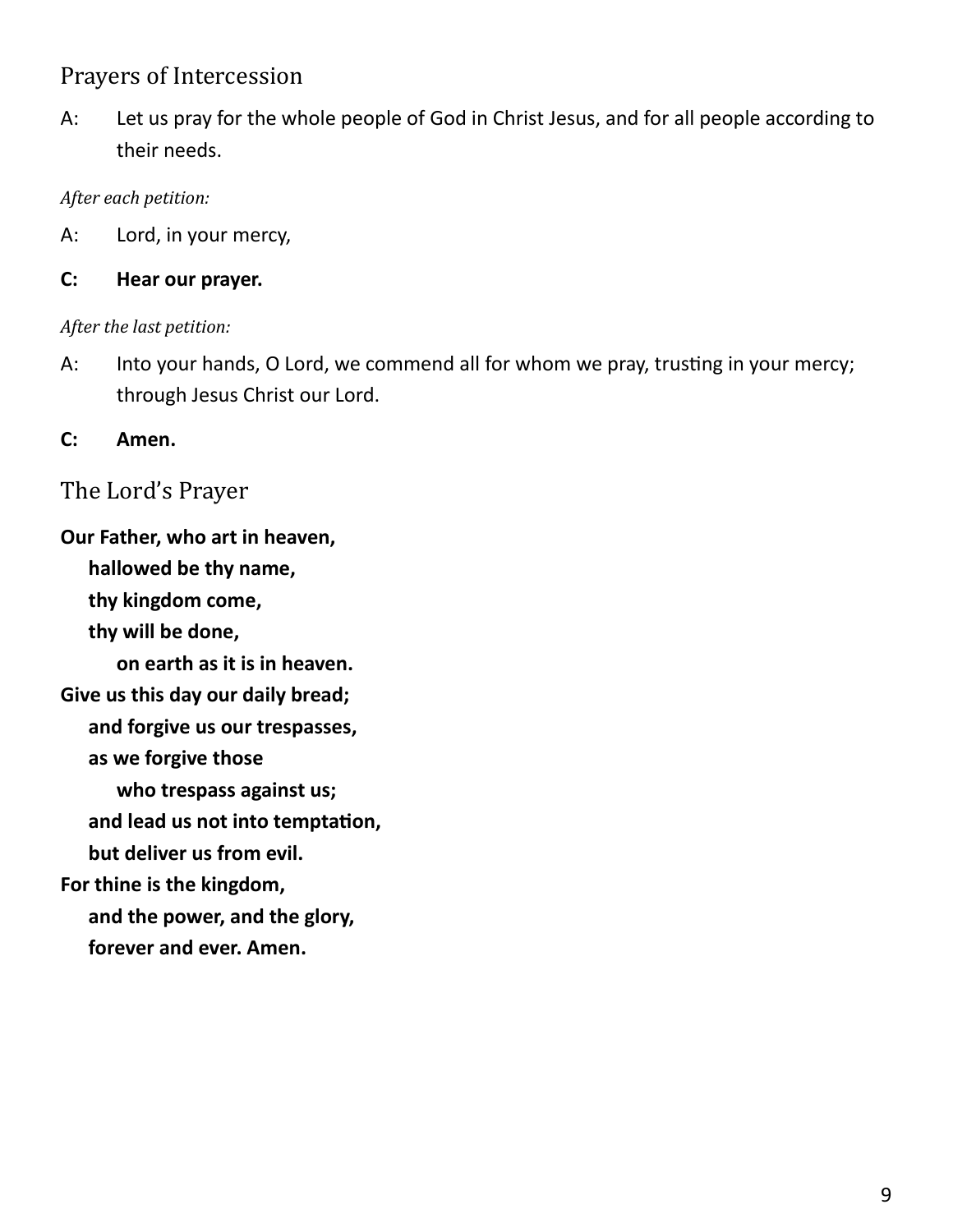# Closing Dialogue—Psalm 96

- A: Sing to the LORD a new song;
- **C: sing to the LORD, all the earth!**
- A: Sing to the LORD and bless God's name;
- **C: tell the good news of salvation from day to day.**
- A: Declare God's glory among the nations, God's marvelous works among all the peoples.
- **C: For great is the LORD, and greatly to be praised.**
- A: Let the heavens be glad, and let the earth rejoice.
- **C: Let the sea roar, and all that fills it; the world, and those who live in it.**
- A: Let the whole creation sing for joy at the presence of God who is coming.
- **C: God is coming indeed, to judge the earth with righteousness, and the peoples with equity and truth. Praise the LORD!**

#### Blessing

- A: May the Holy Spirit who hovered over the waters when the universe was created, gave humanity first breath, and brought into existence the Church, breathe into you the life He gives.
- **C: Amen.**

Closing Hymn—Congregation Requests

#### Dismissal

- A: Go in peace. Serve the Lord.
- **C: Thanks be to God.**

# Postlude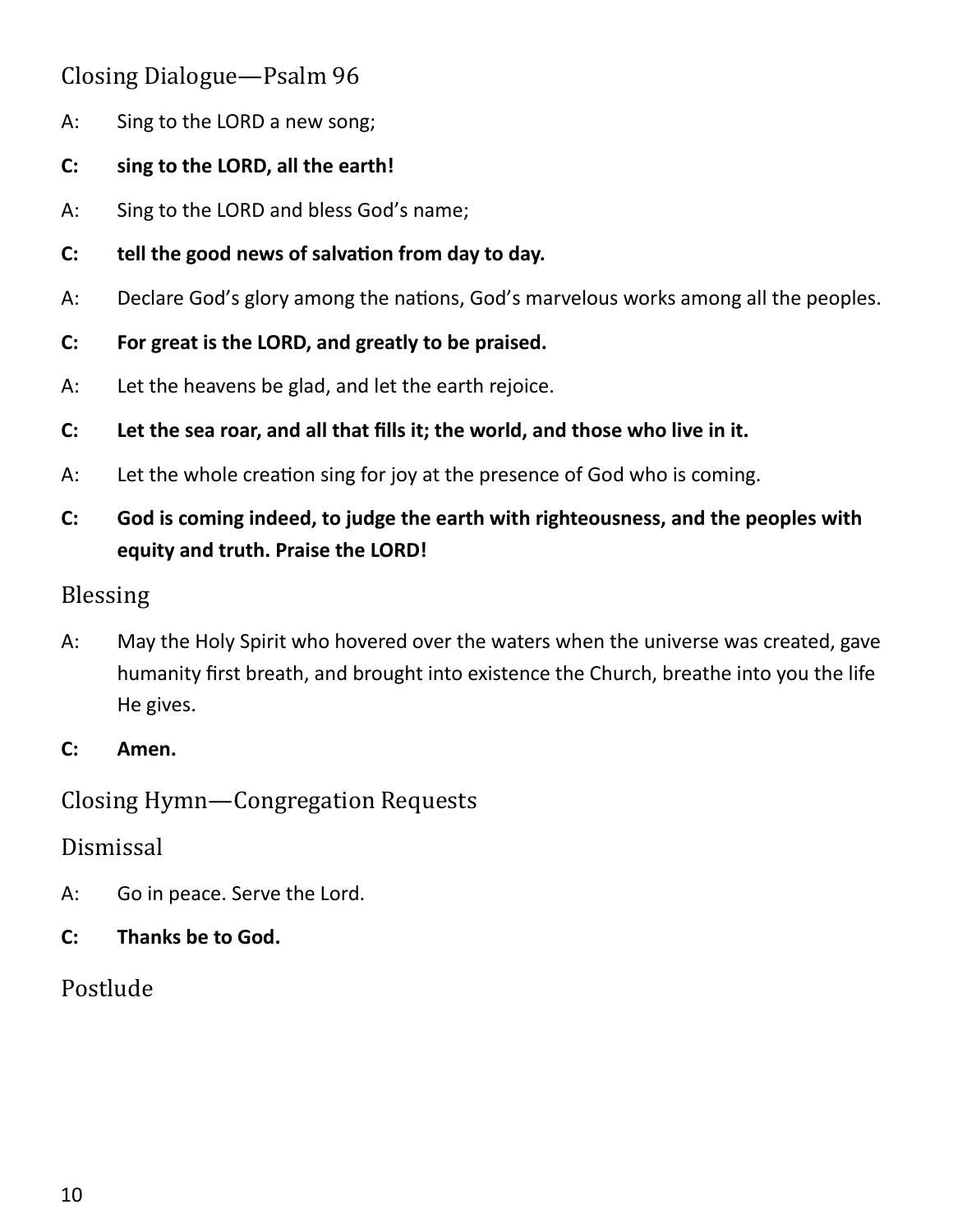## **Our Life Together**

**For emergency pastoral care,** please call the after-hours line at 513-760-5884.

**If you have requests for the Prayer Chain,** call Penny Huber, 513-931-6420. To remove people from the list, contact the office.

We pray for **Mary and her granddaughter Kyra** (friend of Paul Pieper); **Berkeley** (Carol Curless's great-grandson); **Jeannie Allen** (Faith Pirrmann's friend); **Pr. Lisa Bernheisel; Louise Barry; Teresa Bell** (former member); **Chrissi Bergt** (Kate Wollenburg's cousin); **Beth** (Elinor Schieman's daughter); **Stephen Black** (Kim Coulehan's nephew); **Bobby** (Christian Lohmeier's friend); **Nancy Bose** (Kathy Hirt's friend); **Brett** (Kings' step-nephew); **Nicole Bucknam** (friend of Millers); **Jodie Calhoun; Ann Cathcart** (Laines' daughter-in-law); **Christian; Frances Clemons** (Portmanns' friend); **Colin** (Millers' grandson); **Sandy Cordes; Kathy Curless; Katie Demopoulos** (Diana Hawkins's niece); **Dick** (Linda Miller's brother); **Jeremy Doan** (Jean Winkle's grandson); **Lee and Jane Erbeck; Larry Faulkner** (Freda's son); **Justin Feldman** (Bess Sturgill's father); **Micki Ford** (Fords' niece); **Lee Frank** (Barbara Moorhouse's niece's husband); **Jeanne Fuller; Scarlett Gally** (Beth Wernery's great-niece); **Clara Garcia** (Cindy Mayhugh's sister); **Nathaniel Gibson** (Les Eckerle's step-nephew); **Steve Gollehon** (Elinor Schieman's cousin); **Jim Hammerling** (Portmanns' son-in-law); **Hannah; Matthew Harrison** (Seals' neighbor); **Sandy Hatcher** (Linda Holt's sister); **Elain Heskamp; Richard Hoffman** (Cindy Mayhugh's brother); **Andrew Horton; Mary Ann Hudecki** (Linda Miller's sister), **Ellen Hunter** (Jeni Cathcart's grandmother); **Jo and her daughter** (Jeanne Fuller's friends); **Joan** (Penny Huber's friend); **Kate** (granddaughter of Dennis King's friend); **Dennis King; Jay King** (son of Jamie King); **Loretta Kombrink** (Marilyn Portmann's aunt); **Lewis Laine** (Chet Laine's brother); **Richard Lane** (Elinor Schieman's nephew); **Nelson Langefeld; Ruth Lohmeier; Yvonne Lowery** (St. Paul Players); **Revea and Jim Mayhew** (Millers' sister & brother-in-law); **Carroll Mayhugh Sr.**  (Carroll Mayhugh's father); **Hazel Mersch** (Mayhughs' granddaughter); **Samantha Mersch**  (Mayhughs' daughter, Sarah Papin's sister); **Ann Miller** (Millers' niece); **Mary Mills** (St. Paul Players); **Jessica Mink** (Donald Harris's cousin); **Barbara Moorhouse; Jean Nolte; Ervin, Carol, Jim, and Jeannie Oerther** (Portmanns' sister and family); **Ann Ohr** (Barbara Moorhouse's cousin); **Richard Osborn** (Betty Pack's brother); **Rosie Osborn** (Betty Pack's sister); **Tom Pack**  (Betty Pack's son); **Eric Papin; Christian & Suzie Pereira** (Carolyn Koehl's granddaughter & grandson-in-law); **Richard Peterson** (Shirley Harbaugh's brother); **Ginny Pape; Linda Perin**  (Moorhouses' cousin); **Paul Pieper; Faith Pirrmann; Pat Popplewell** (Dennis King's friend); **James Savoy** (Jean Winkle's great-grandson); **Shawn Schnetzer** (Sturgills' cousin); **Sheila**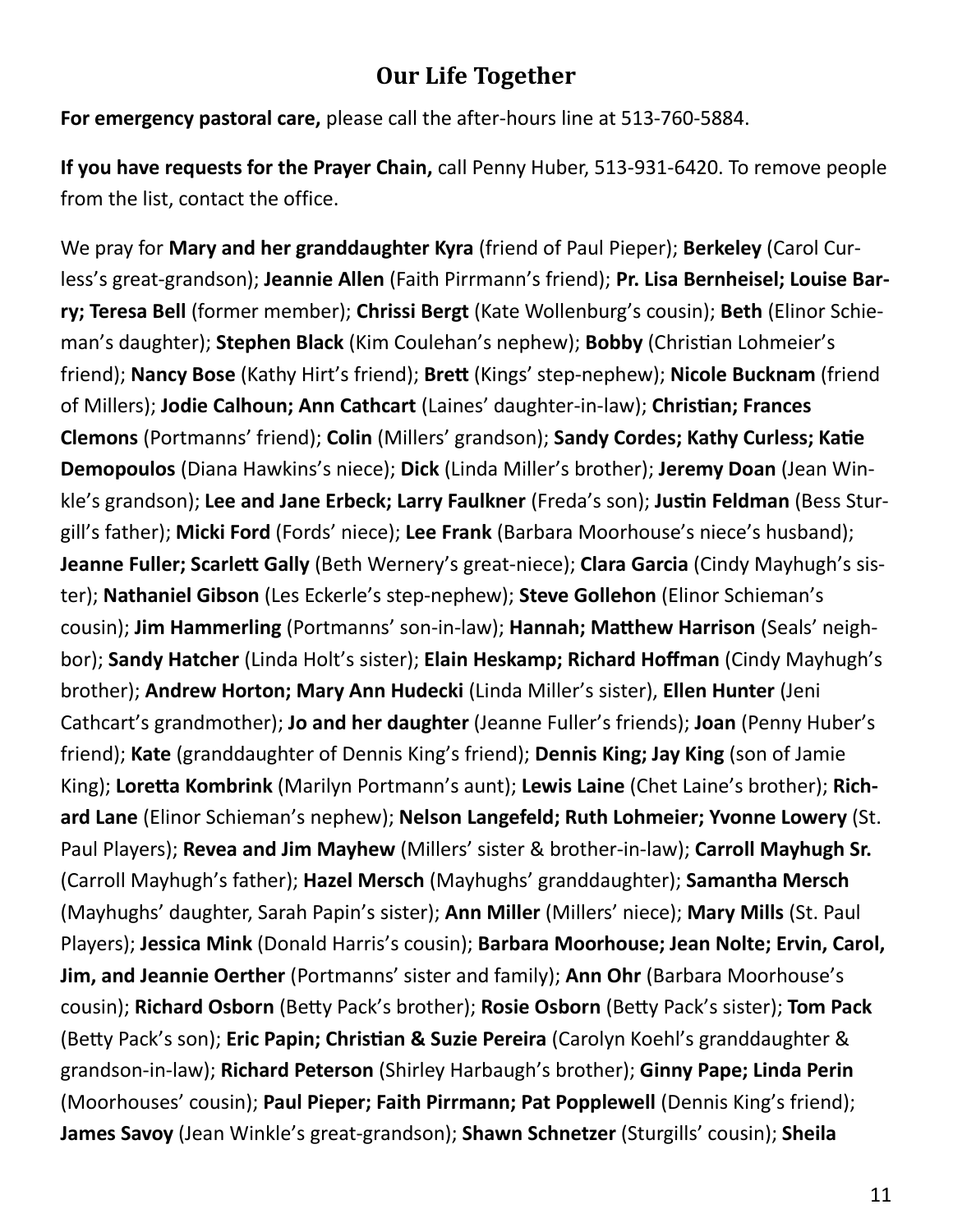**Schultz** (Betty Pack's friend); **Shannon and Dane** (friends of Riddle family); **Shear family**  (Kings' daughter & son-in-law); **Kate Sheridan** (Kings' family friend); **Keith Shupe** (father of Kelly Shupe); **Jason Simpson** (Freda Faulkner's grand-nephew); **Scott Songer; Judy Songer**  (friends of Jean Winkle); **Crosley Spelman** (Spelmans' grandson); **Frank Sturgill** (Jim's dad); **Britney Jean Teems** (Jean Winkle's granddaughter); **Teresa** (friend of Marty Lohmeier); **Randy Thaman** (friend of Marie Calhoun); **Geri Toland** (Carole Replogle's neighbor); **Treasure** (Les Eckerle's cousin); **Ralph Turner** (friend of Dennis King); **Jacob Vegso** (Millers' nephew); **Tereasa Vogel** (Freda Faulkner's friend); **Jack Wagner; Jeanne Wagner; Daryl Wesselman**  (Betty Pack's granddaughter); **Jean Winkle; Susan Winkle** (Jean Winkle's daughter-in-law).

At the death of: **Tucker Asari, Erik Trejo and Milo Watson** (students at Princeton High School).

We pray for those with ongoing health concerns who are unable to come to church every week: **Louise Barry, Barbara Moorhouse, Jean Nolte, Heather Segar.**

We pray for our armed forces members: **Graham Barton** (Fords' neighbor); **Paul Cordes**  (Elinor Schieman's grandson); **Victoria Derry** (Elinor Schieman's great-granddaughter); **Jared Forst** (Loretta's grandson); **Beau Glenn** (Karen Koehl's son-in-law); **Kylie Hahn** (Gretta Hahn's granddaughter); **Donald Hosea** (Karen Koehl's son); **Samuel McLoughlin** (friend of Cindy Sieckman); **Scott Minton** (Becky Betsch's brother); **Jobeth Ramirez** (friend of Karen Koehl); **Joshua Rodriguez** (friend of Karen Koehl); **Trent Schwegman** (cousin to the Erbecks and Fords); **Dustin Silvey; Mack Thompson** (Freda Faulkner's grandson); **Alex Wisecup** (son of Nadine and Barry Wisecup).

# **Upcoming Events**

| Sunday, July 11: 7 Pentecost-Hymn Sing!               | Sunday, July 18: 8 Pentecost                          |
|-------------------------------------------------------|-------------------------------------------------------|
| 10:30 am Worship Service (in-person/<br>livestreamed) | 10:30 am Worship Service (in-person/<br>livestreamed) |
| After Worship: Evangelism Committee                   | 4 pm Zoom Fellowship Time                             |
| <b>Wednesday, July 14</b>                             | <b>Wednesday, July 21</b>                             |
| NO BIBLE STUDY*                                       | 6:30 pm Bible Study (in-person/Zoom)                  |
| Thursday, July 15                                     | Thursday, July 22                                     |
| NO BIBLE STUDY*                                       | 10:30 am Bible Study (in-person/Zoom)                 |

*\*Pastor is out of the office on vacation July 8-18. She can still be reached in a pastoral emergency at 513-760-5884.*